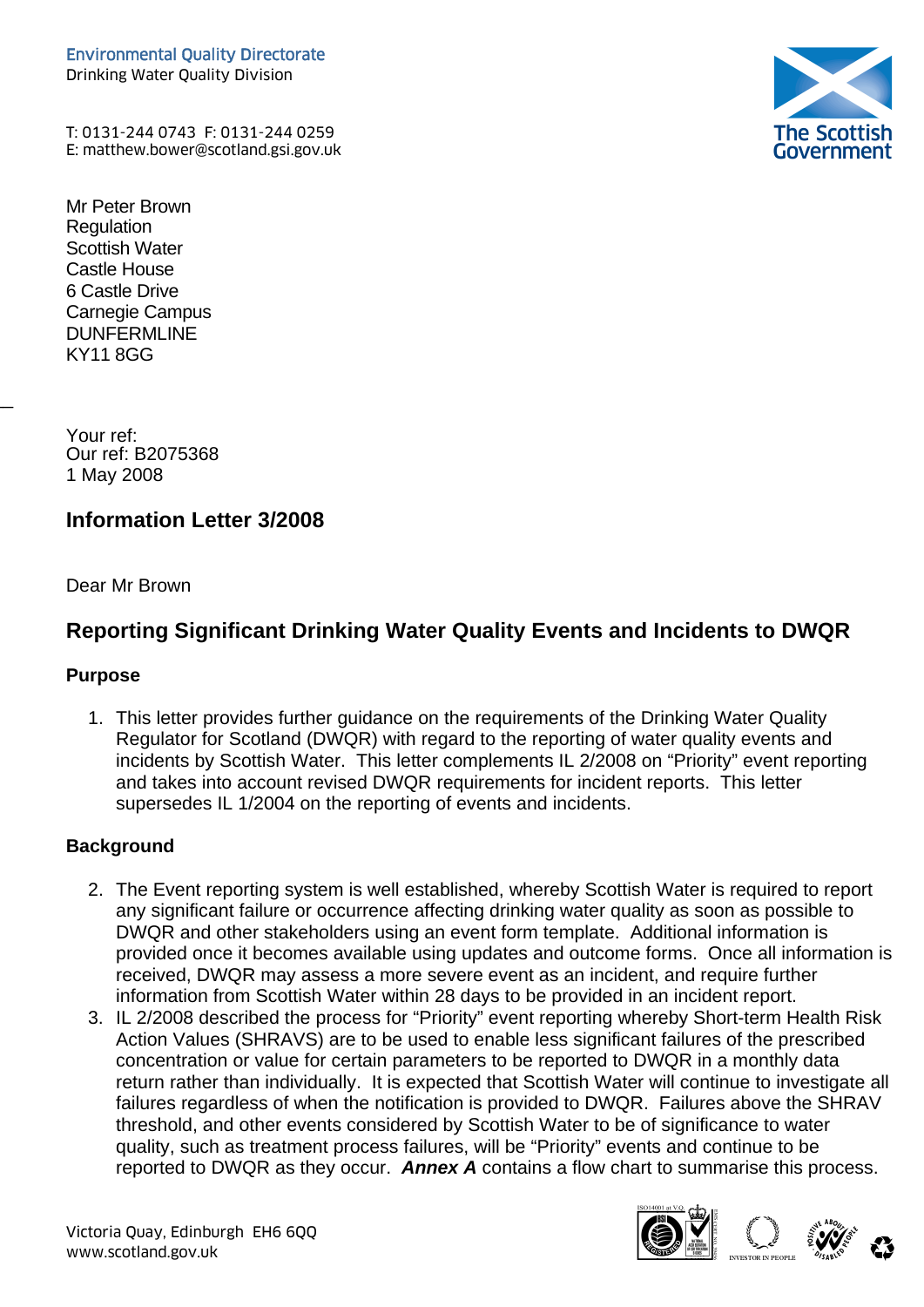The guidance in paragraph 5 of IL 1/2004 on types of event to be notified to DWQR remains valid.

- 4. DWQR has become concerned about the late provision of incident reports and event outcomes by Scottish Water. In 2007 and the early part of 2008, 31 out of 41 Scottish Water incident reports were submitted to DWQR after the 28 day deadline. Whilst an extension of the deadline had, in most cases been agreed, DWQR considers that Scottish Water should be able to provide the required information on incidents within 28 days, except in exceptional circumstances. Additionally, a small but significant number of event outcomes from 2007 were provided much later than expected, and in some cases remain outstanding. Consequently, DWQR has decided to reiterate the expected timescales for event and incident reporting, taking account of "Priority" event reporting outlined in IL 2/2008.
- 5. This letter also provides further clarification on the information Scottish Water is required to provide in incident reports. The provision of the specified information will ensure that DWQR has sufficient information to fully investigate and assess each incident.

#### **Timescales for the Provision of Outcome Information**

- 6. It is acknowledged that outcome information is generally provided in a timely manner by Scottish Water, and provided that it is received within a week or so of the conclusion of the event this does not impede the ability of DWQR to assess the event. Significantly late submission of outcome information does however cause inconvenience to all parties. Consequently, **DWQR requires that outcome information is provided within 14 days of water quality being restored following an event**. Where this is not possible due to exceptional circumstances, an update should be provided within this deadline containing the reason for the delay and notifying when the outcome will be available.
- 7. DWQR will aim to classify a "Priority" event within two working days of receipt of the outcome information. If the event has been classified as an incident, DWQR will inform Scottish Water of this via an email to the Regulation mailbox, identifying whether an incident report is required or whether sufficient information has been provided within the event information. It is unlikely that DWQR will require a full incident report following review of the "Non priority" event data received each month, although DWQR may have further queries where insufficient information on the event has been provided in the data return.

#### **Timescales for the Provision of Incident Reports**

- 8. **Where an incident report has been requested from Scottish Water it will be submitted to the DWQR mailbox [\(regulator@dwqr.org.uk](mailto:regulator@dwqr.org.uk)) and copied to the relevant DWQR inspector within 28 days of the request**. This time period is consistent with other UK drinking water regulators and should be sufficient for Scottish Water to complete its own internal investigations and document them in a report.
- 9. Where Scottish Water's investigations cannot be completed within the 28 days, either because of the complexity of the incident or because additional information is required from third party studies (e.g. epidemiological reports), DWQR may be prepared to grant an extension. Staffing issues or delays within Scottish Water's internal "sign-off" process will not be accepted as valid reasons for an extension. All applications for extensions must be submitted in writing to the DWQR mailbox and copied to the relevant DWQR inspector. A condition of granting an extension may be the provision of interim reports at specified intervals advising DWQR of progress with Scottish Water's investigation.
- 10. Late submission of incident reports without good reason will be communicated in DWQR's annual report.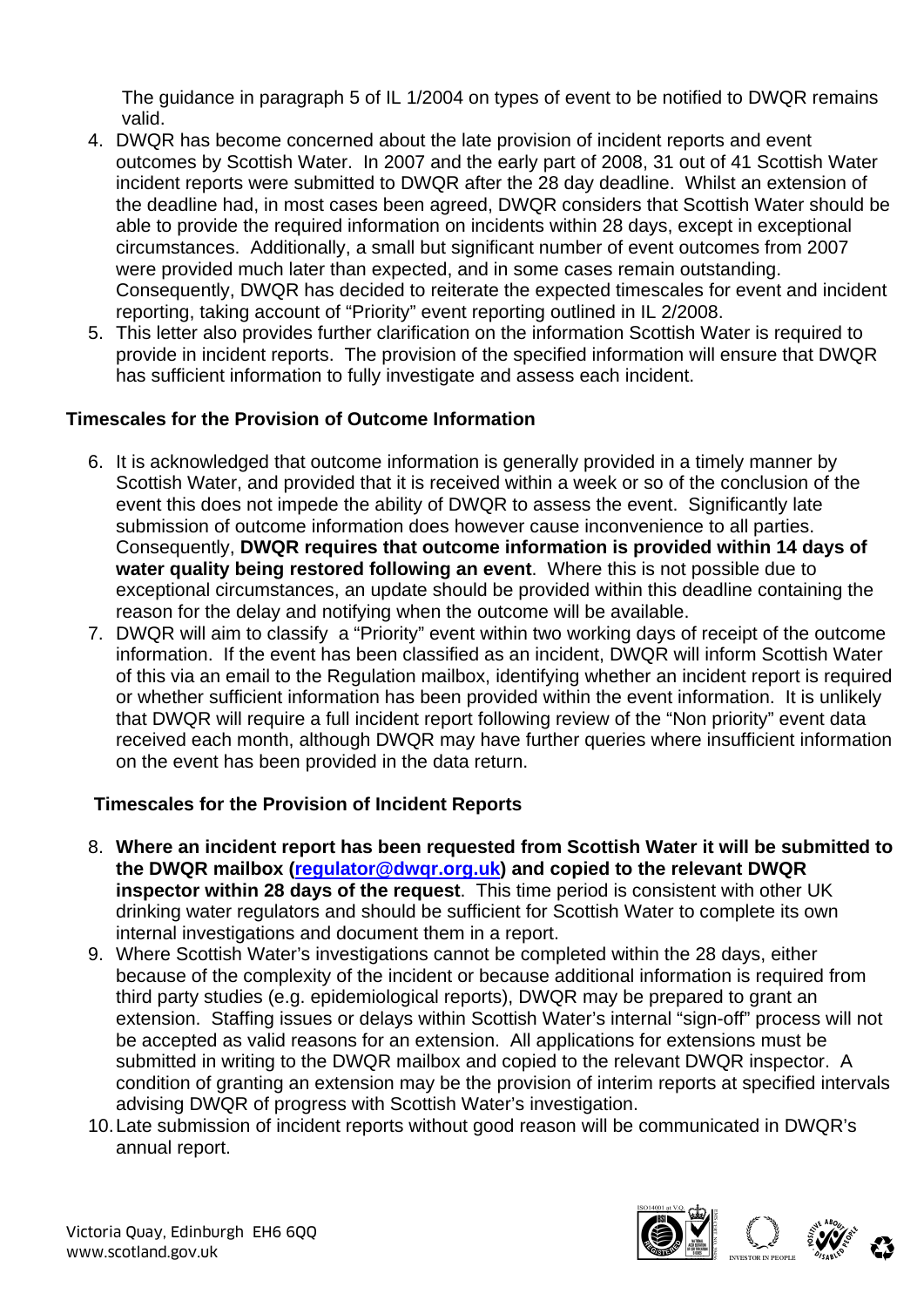### **Content of Incident Reports**

11.*Annex B* sets out the information required in Scottish Water's incident reports. This list is in addition to the information required for event reporting and is not exhaustive. Scottish Water my wish to include extra information as appropriate to the circumstances of the incident. This information supersedes Annex B of IL 1/2004.

#### **Further Information and Enquiries**

- 12. Enquiries about this letter should be addressed to Matthew Bower (Tel No: 0131 244 0743). Please acknowledge receipt of this letter.
- 13. Copies of this letter have been sent to Dr Colin Ramsay, Health Protection Scotland, Consultants in Public Health Medicine in each NHS Board area and Environmental Health contacts in local authorities.

Yours sincerely

Maren.

Colin McLaren Drinking Water Quality Regulator for Scotland

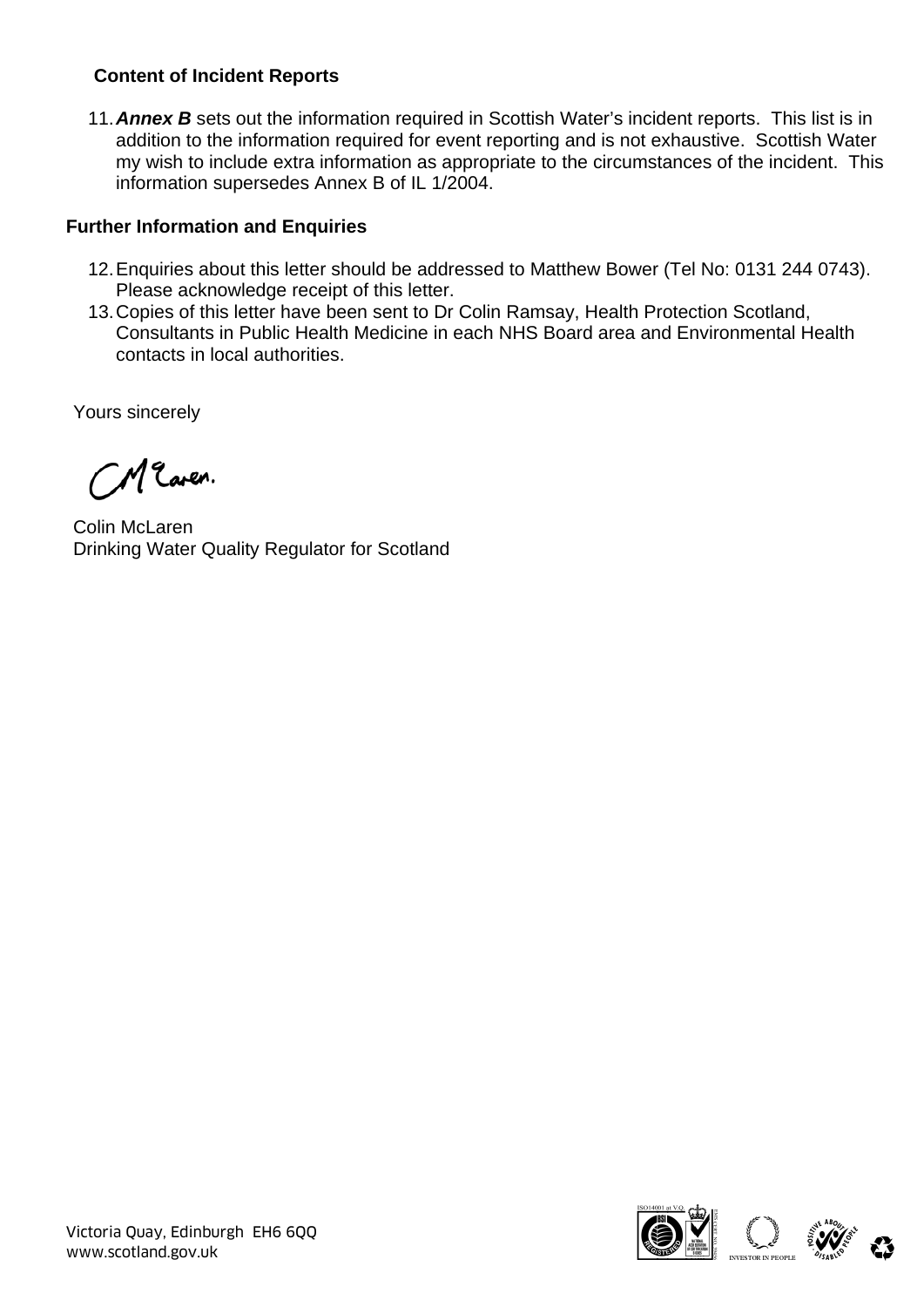

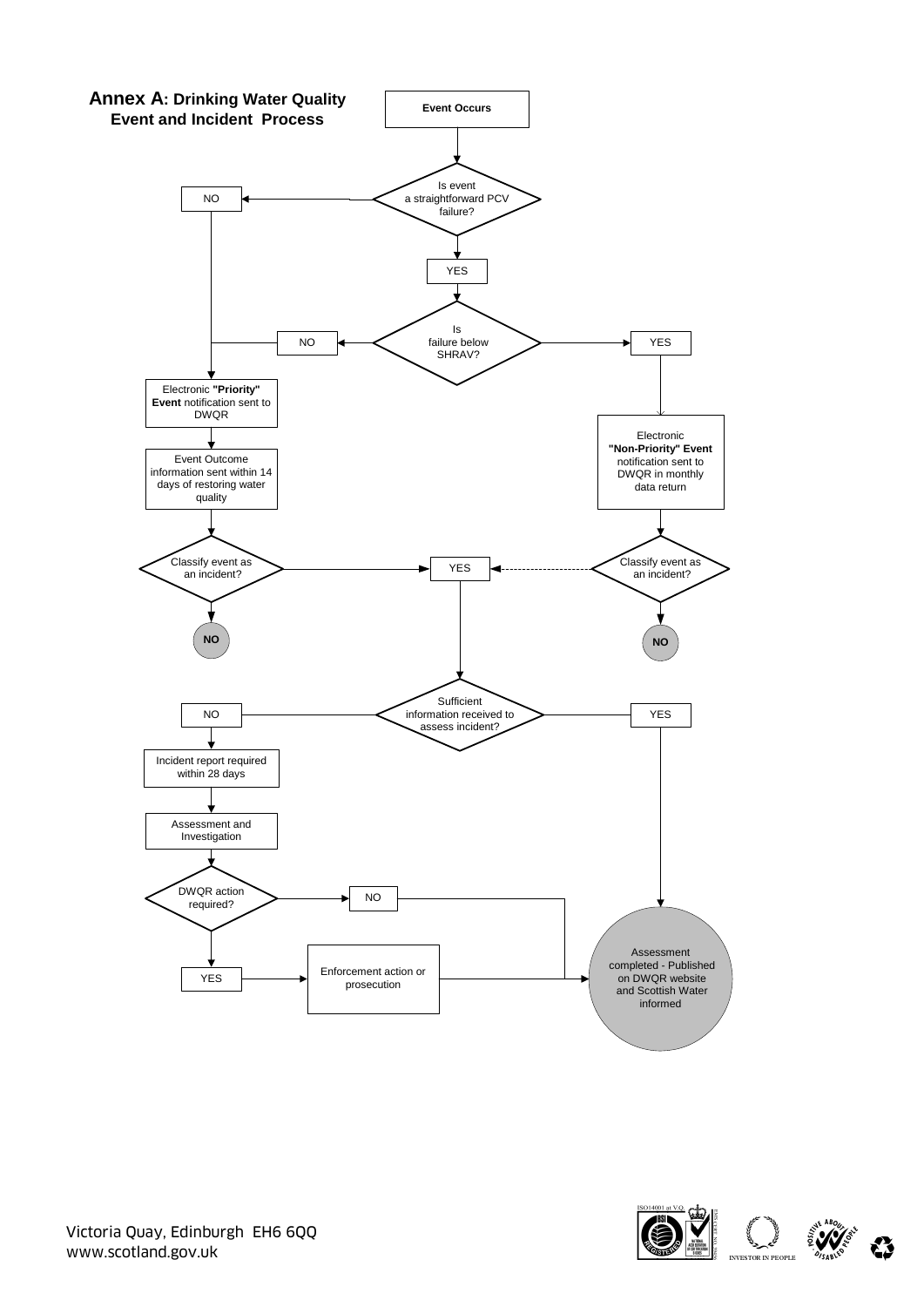- **1.** An **Executive Summary** that sets out the main points of the incident, including actions arising with timescales - in simple terms and in a stand-alone format.
- **2.** A general **background** to the asset or area affected, including:
	- **a.** A suitable scale plan or extract from an OS map to show the location of the source, the water treatment works (WTW) and any other relevant information such as the supply zone(s) and the location of service reservoirs.
	- **b.** A copy of the WTW schematic, together with a brief description of the process.
	- **c.** For distribution events: a clear, annotated plan of the affected distribution system, showing direction of flow and valving arrangements.
- **3.** A comprehensive description of **events and actions taken**, in chronological order, setting out events leading up to the failure or occurrence, remediation measures, steps taken to protect and limit the affect on consumers, and to restore supplies to normal.
- **4.** A **discussion** section, expanding on the description of events to explain the causes, also the reasoning behind operational decisions taken;
- **5. Public Health** issues, including details of liaison with Scottish Water's Public Health Team and subsequent:
	- **a.** Liaison with external bodies such as CPHM / EHO, including advice received;
	- **b.** Details of all consumer contacts received in association with the incident (plotted on a map if appropriate);
	- **c.** Details of all sampling and results of analysis undertaken in response to the incident (on-site and laboratory), both to establish the affect on water quality during the incident and to demonstrate that water quality has been restored following the incident, sample locations plotted on a map if appropriate;
	- **d.** Details of any samples taken by third party bodies such as local authorities;
	- **e.** Details of any alternative supplies issued, together with the number of any vulnerable consumers in the area affected;
- **6. Supplementary Information**, including where appropriate:
	- **a.** Copies of any relevant extracts from the operations manual for the WTW in question;
	- **b.** Copies of records of routine maintenance for relevant assets:
	- **c.** Suitably annotated photographs of the works or individual pieces of equipment;
	- **d.** Staff training records, where relevant;
	- **e.** Copies of relevant risk or impact assessments carried out prior to any work;
	- **f.** Copies of any relevant procedures or work instructions;
	- **g.** Any relevant trends from SCADA or telemetry, clearly annotated to indicate scale and date / time. These should also cover the 48 hour period leading up to the event;
	- **h.** OMC Flight Desk logs showing times alarms were received and passed out to operations (including recipient);
	- **i.** Any media statements released in connection with the incident;